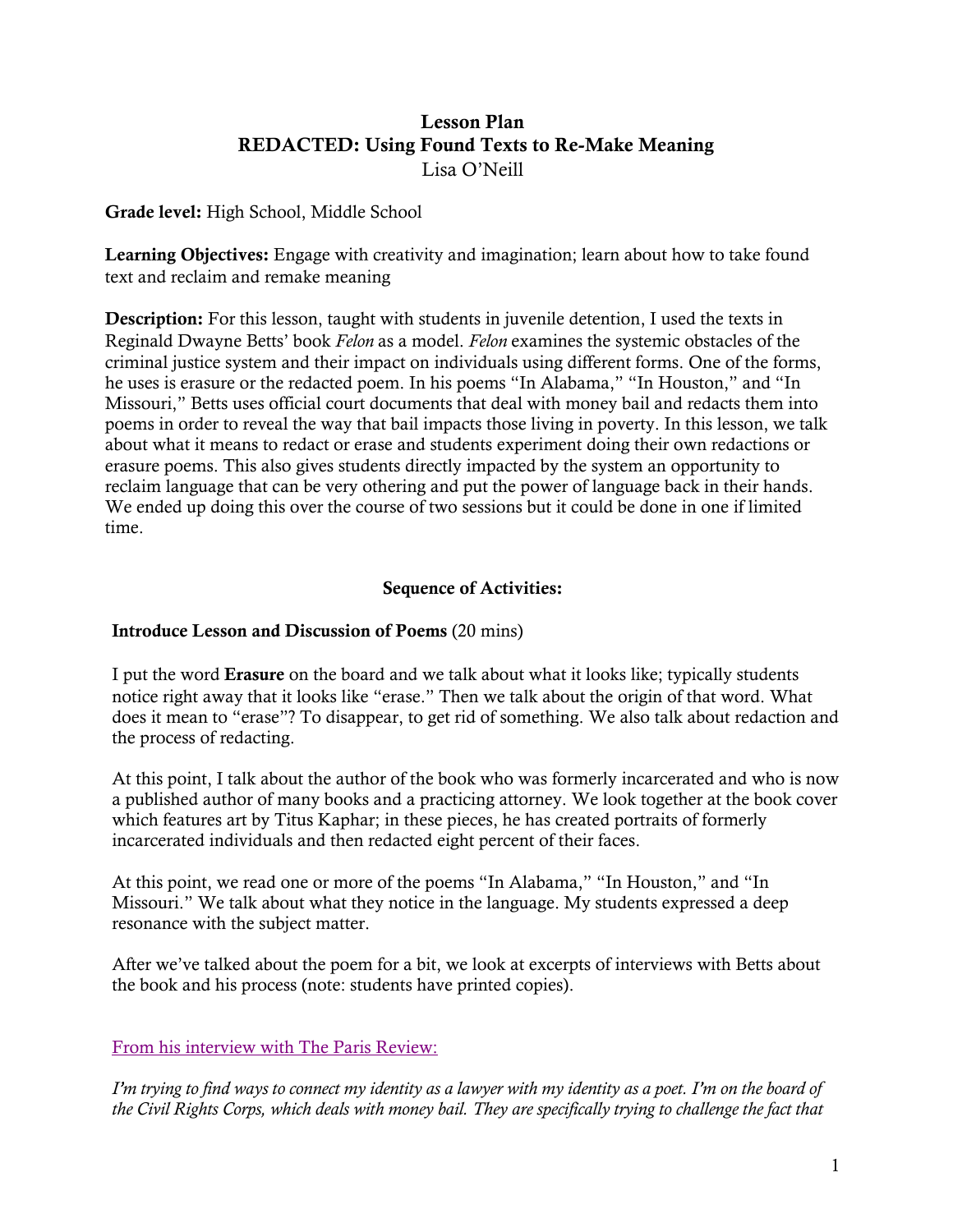*many states incarcerate people and leave them incarcerated just because they can't pay their bail or because they owe fines for traffic tickets or things like that, citations.*

*But nobody can understand these court documents. I mean, you get sixty to seventy pages. It's like reading a novella, and you don't want to really read a novella that's talking about things like jurisdiction. But what I thought about was this poetry-ness, and if we can find the poetry. Instead of thinking that redaction is a tool to get rid of and hide what is most sensitive, what if we thought about it as a tool to remove the superfluous? What if I tried to find the rhythm, the poetry, the character, the story, the person? If I allowed the document to actually be a voice of the person writing it? That's what I attempted to do.*

*For me, this says a couple of things. It represents the attempt of the state to physically remove you, but then it also represents the attempt of people to reassert their existence. Those two things get to exist as one. In the same way that these two things are happening, there's this fight against erasure. I think that's what the poems end up mimicking. Even though the portraits on the cover represent that erasure, they also represent the existence of something underneath. It's pushing back against that.*

We talk about their impressions of this.

## Writing Exercise (30 mins)

Initially, I printed out a vocabulary/glossary list from Pima County Juvenile Court page. The only court documents I could find re: juvenile were about severing from family and that didn't feel appropriate here. I was looking for court documents to use that would relate without directly discussing students' cases. This wouldn't be permitted in class although they could certainly do this with their own documents on their own.

The glossary was a little too much for them to get a grasp on so for the next class session, I brought in another text to work with which was Betts' poem: "For a Bail Denied."

After reading the poem, we discuss it. Then, students work on their own redactions/erasures. I tell them that they have to go with the constraint of not putting words out of order and that they should really shoot for about fifty percent or more elimination and not have phrases or whole sentences from the original together. Some need more coaching on this than others.

## Share (10 mins)

Students share what they wrote. I usually go over each time what it is like to be a good listener and a good reader. I ask students what is important when listening (not speaking while someone is reading, having their pencils down and bodies toward the front of the room and eyes on the reader). I ask them what is important when reading (project your voice, hold your paper down so it's not in front of your face and muffles your voice).

Students read and we snap or clap for each person after they read.

## *Close of Class.*